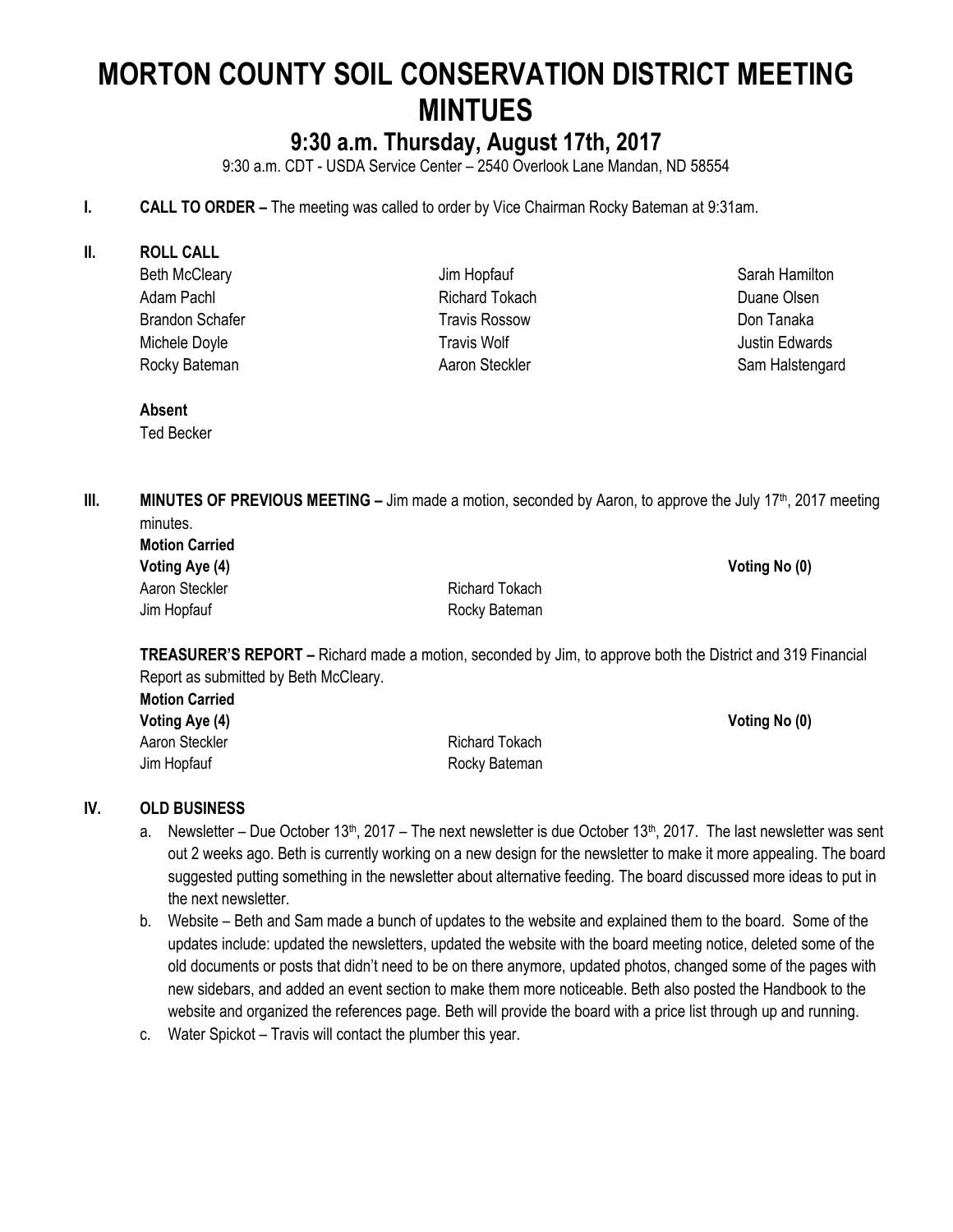d. Tracking System for Equipment – Richard made a motion, seconded by Aaron, to purchase one of the CAL AMP TTU 720 tracking system for the enclosed trailer instead of the previous tracking system discussed at the June  $8<sup>th</sup>$ Meeting.

| <b>Motion Carried</b> |  |
|-----------------------|--|
| Voting Aye (4)        |  |
| Aaron Steckler        |  |
| Jim Hopfauf           |  |

Richard Tokach Rocky Bateman

e. Youth Range Camp Reimbursement – Beth confirmed with Kevin Sedivec that both Claire and Jacob attended youth range camp. Beth contacted both students and Claire stated that she did not go to youth range camp. So Beth only reimbursed Jacob/Lance Gartner for attending.

**Voting No (0)** 

#### **V. REVIEW WORK PLAN/CALENDAR**

a. Cover Crop Tour with Justin Zahradka – September 14<sup>th</sup> (Would we like to sponsor?) – The board discussed doing their own cover crop tour and not partner with Burleigh on this tour.

Jim made a motion, seconded by Aaron, to have Morton County SCD host their own cover crop tour. **Motion Carried**

| Voting Aye (4) |                | Voting No (0) |
|----------------|----------------|---------------|
| Aaron Steckler | Richard Tokach |               |
| Jim Hopfauf    | Rocky Bateman  |               |

- b. NDASCD Annual Convention November 19<sup>th</sup>-21<sup>st</sup> with David Montgomery as the Main speaker and Josh Dukart as a speaker for a few mini-sessions (would we like to sponsor?) – The board discussed sponsoring the Speaker with Burleigh County. The board agreed to not sponsor this request.
- c. Soil Health Workshop @ BSC February 28<sup>th</sup>, 2018 (Would we like to sponsor?) The board discussed partnering with this Workshop and the board agreed. The board also discussed some producer names for possible speakers to provide to Jay.

Aaron made a motion, seconded by Jim, to partner with Burleigh County SCD and will decide on a dollar amount at a later time.

**Motion Carried Voting Aye (4) Voting No (0)** Aaron Steckler **Richard Tokach** Jim Hopfauf **Rocky Bateman** 

d. Twilight Tour – ARS Station September  $14<sup>th</sup>$  at 5:00pm

#### **VI. NEW BUSINESS**

a. Mill Levy Report – Beth provided the board with another copy of the mill levy report for the board to review. Rocky and Beth have not yet attended the County Commissioners Meeting as of this meeting. Richard made a motion, seconded by Aaron, to approve the Mill Levy Budget to be proposed to the County Commissioners.

**Motion Carried Voting Aye (4) Voting No (0)** Aaron Steckler **Richard Tokach** 

Jim Hopfauf **Rocky Bateman** 

b. Verizon Bill – Beth stated that with the printer and 2 computer updates it set the district over on data. Instead of being charged per gigabyte that we went over that month (which would have cost more), Beth upgraded it to unlimited since there is no longer a step above what the district currently has. Beth is wondering if the board would like to continue to stay at the 8 gigabyte plan and just have Beth update only as needed or to just stay updated to the unlimited plan. Beth stated that it is a \$40 difference.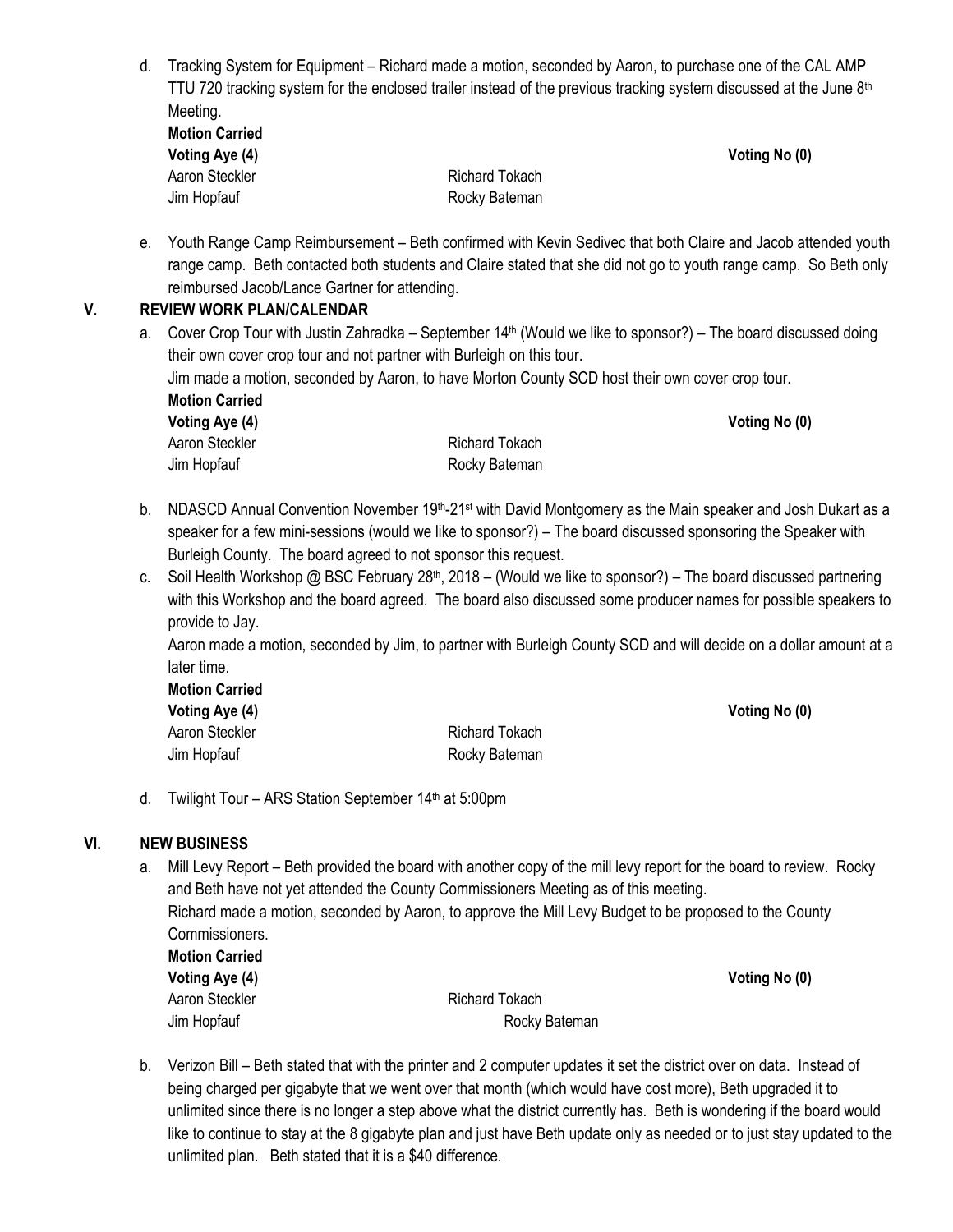Richard made a motion, seconded by Aaron, to change the Verizon Gigabyte Plan to Unlimited. **Motion Carried Voting Aye (4) Voting No (0)** Aaron Steckler **Richard Tokach** Jim Hopfauf **Rocky Bateman** 

c. Lewis & Clark Envirothon Sponsorship – Justin Edwards – Justin provided a sponsorship request form to the board. Richard made a motion, seconded by Aaron, to support this program and to decide a funding level at a later date. **Motion Carried**

**Voting Aye (4) Voting No (0)**

Aaron Steckler **Richard Tokach** Jim Hopfauf **Rocky Bateman** 

#### **VII. REPORT OF DISTRICT PROGRAMS**

1. OMG Grassland Improvement Project - Semi-annual Report – The OMG board needs to decide a date on the Fall Batching Period. November is the tentative deadline.

#### **VIII. REPORT OF DISTRICT EMPLOYEES**

- a. District Technician
	- 1. Update on Trees and Fabric Adam has started on plans for tree plantings for 12 different producers. Adam thinks that this next year might be a little less than other years due to the drought.

Archie Wanner had a renovation and Adam planted trees this spring and the trees had a very low success rate. Archie decided not to lay fabric. The agreement states that the down payment is non-refundable. Adam is asking the board on how they want to handle the down payments.

Jim made a motion, seconded by Aaron, to roll forward Archie Wanner's the money for the down payment till next year, for only one year, to allow him to place fabric down in 2018. If Archie does not lay fabric on those rows in 2018 he will forfeit his down payment in accordance with the agreement.

**Motion Carried Voting Aye (4) Voting No (0)** Aaron Steckler Jim Hopfauf **Rocky Bateman Abstained (1)** Richard Tokach

Adam stated that he would like to make some changes in the agreement. The proposed new agreement was provided to the board. The board would like to table the new agreement till the next board meeting

2. Adam is looking to attend a workshop in Minot. Aaron made a motion, seconded by Jim, to allow adam to attend the Good Bug workshop in Minot and cover the cost of Registration and per diem for August 22<sup>nd</sup>.

| <b>Motion Carried</b> |                |
|-----------------------|----------------|
| Voting Aye (4)        |                |
| Aaron Steckler        | Richard Tokach |
| Jim Hopfauf           | Rocky Bateman  |

Richard made a motion, seconded by Jim, to allow Adam to have the first week of October off for vacation. **Motion Carried Voting Aye (4) Voting No (0)**

| VOLING AVE (4) |                |
|----------------|----------------|
| Aaron Steckler | Richard Tokach |
| Jim Hopfauf    | Rocky Bateman  |

**Voting Aye (4) Voting No (0)**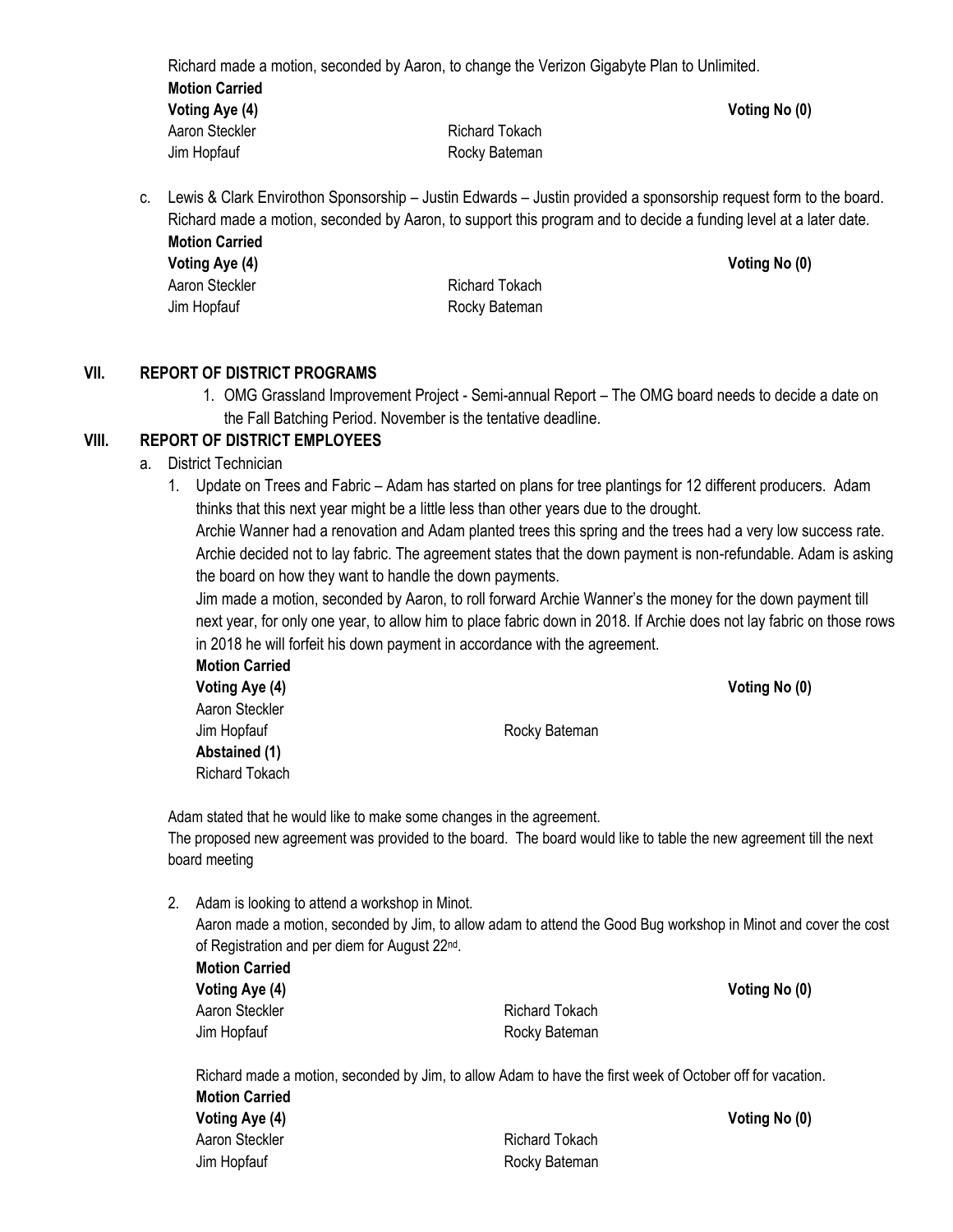- b. District Secretary
	- 1. Admin Update Beth worked on the website and newsletter. Beth also completed the audit and sent that in to Lynnell for review. Beth attended an Employee Association meeting yesterday at Burleigh County SCD. Beth also sent out some of the tree planting invoices.
	- 2. Scholarships The board wanted Beth to contact Oliver and Grant County to see if they wanted to do a combined scholarship program. Both other counties said they wished to continue to only include their county students in their scholarships and would prefer not to combine at this time.
	- 3. Auction Item for the Annual Convention The board will think on some things to donate for the Auction.
- c. 319 Watershed Coordinator
	- 1. Update on Watershed Program Brandon passed around a map that explains where the Danzig Dam was sampled. Brandon stated there is a TMDL already written for the project.

Aaron made a motion, seconded by Richard, to go ahead and apply for a grant for the Hailstone Creek/Danzig Dam watershed Project.

| <b>Motion Carried</b> |                |               |
|-----------------------|----------------|---------------|
| Voting Aye (4)        |                | Voting No (0) |
| Aaron Steckler        | Richard Tokach |               |
| Jim Hopfauf           | Rocky Bateman  |               |

Richard made a motion, seconded by Aaron, to allow Brandon to borrow the enclosed trailer as long as it is covered under insurance.

| <b>Motion Carried</b> |                       |
|-----------------------|-----------------------|
| Voting Aye (4)        |                       |
| Aaron Steckler        | <b>Richard Tokach</b> |
| Jim Hopfauf           | Rocky Bateman         |

**Voting Aye (4) Voting No (0)**

2. Update on Soil Health Mentor Program

#### **IX. SPECIAL COMMITTEES**

- a. Multi-County Soil Health Workshop 2018 Rocky
- b. Soil Health Mentor Project– Rocky There may be a phase 2 in the next watershed. We still need someone to do the write up for the first Mentor Project.

#### **X. REPORT OF COOPERATING AGENCIES**

- a. District Conservationist
	- 1. Planning First efforts. Conservation plan developed before program application.
	- 2. Conservation Client Gateway. Clients encouraged to open account online.
	- 3. Staffing. Contracting administrative support. External hires and internal transfers.
	- 4. EQIP 2018 batching ends October 20, 2017. Changes in financial assistance & practices.
	- 5. 2018 CSP. Morton County has 4 renewals.
	- 6. CRP Emergency Haying and Grazing. Plans continue. Farm Bill Specialist taking lead. There was about 17 producers that took advantage of that.
	- 7. State Water Commission Funding There has been a lot of interest. The project needed to be completed within 6 months.
- b. County Extension Agent No report
- c. Farm Bill Specialist Sarah discussed what she has been working on including emergency haying and grazing projects.
- **XI. CORRESPONDENCE –** Continuing Education BSC Catalog, NDFS Newsletter, Chamber Connection, Mercer County SCD Newsletter, AGVISE Newsletter, and NDFFA Annual Report.